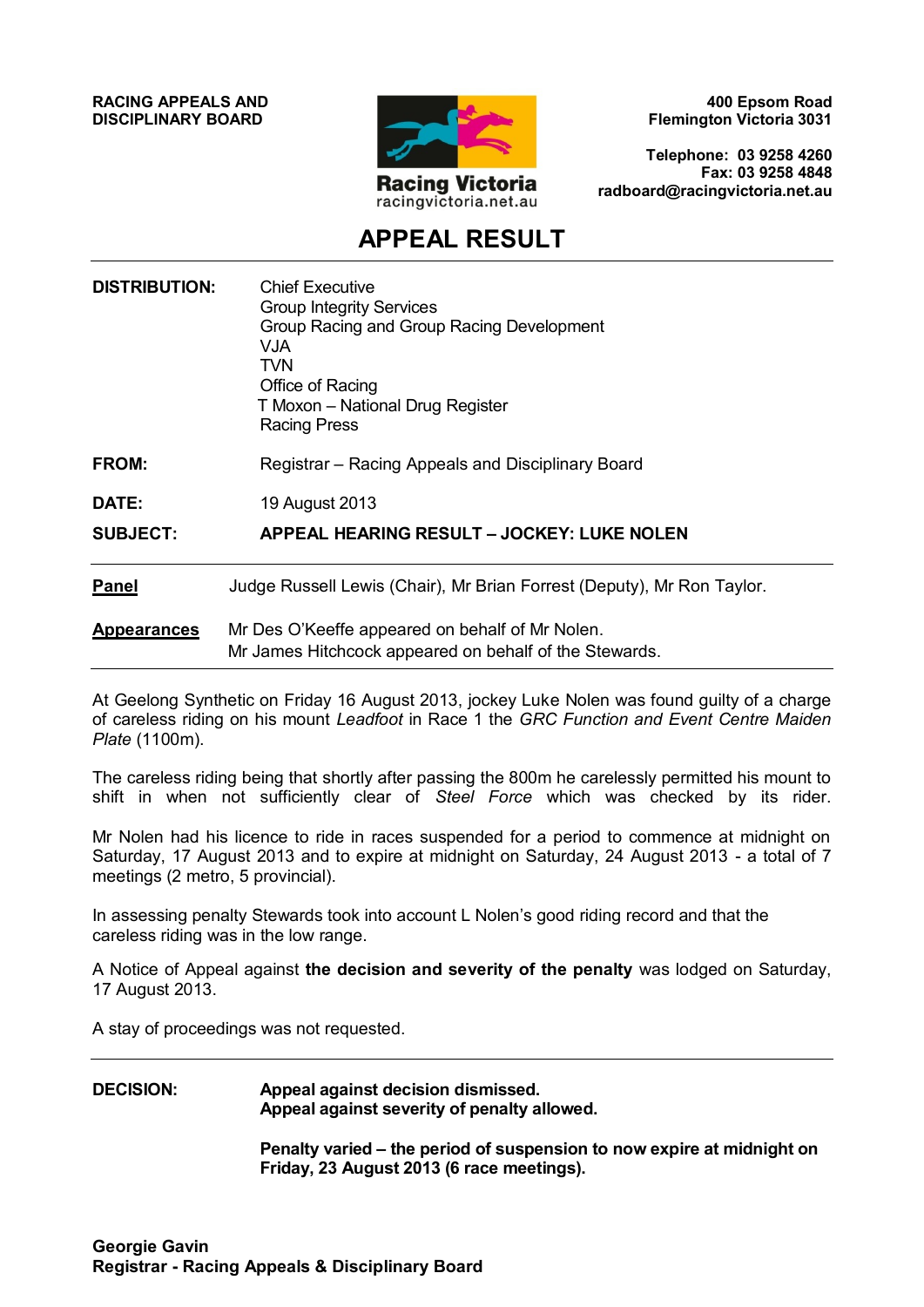# **TRANSCRIPT OF PROCEEDINGS**

### **RACING APPEALS AND DISCIPLINARY BOARD**

 $\mathcal{L}_\text{max}$  , and the contribution of the contribution of the contribution of the contribution of the contribution of the contribution of the contribution of the contribution of the contribution of the contribution of t

**HIS HONOUR JUDGE R.P.L. LEWIS, Chairman MR B. FORREST MR R. TAYLOR**

### **EXTRACT OF PROCEEDINGS**

#### **DECISION**

### **IN THE MATTER OF THE GRC FUNCTION AND EVENT CENTRE MAIDEN PLATE OVER 1100 METRES AT GEELONG SYNTHETIC ON 16/8/13**

**JOCKEY: LUKE NOLEN**

#### **MELBOURNE**

### **MONDAY, 19 AUGUST 2013**

MR J. HITCHCOCK appeared on behalf of the RVL Stewards

MR D. O'KEEFFE appeared on behalf of the Appellant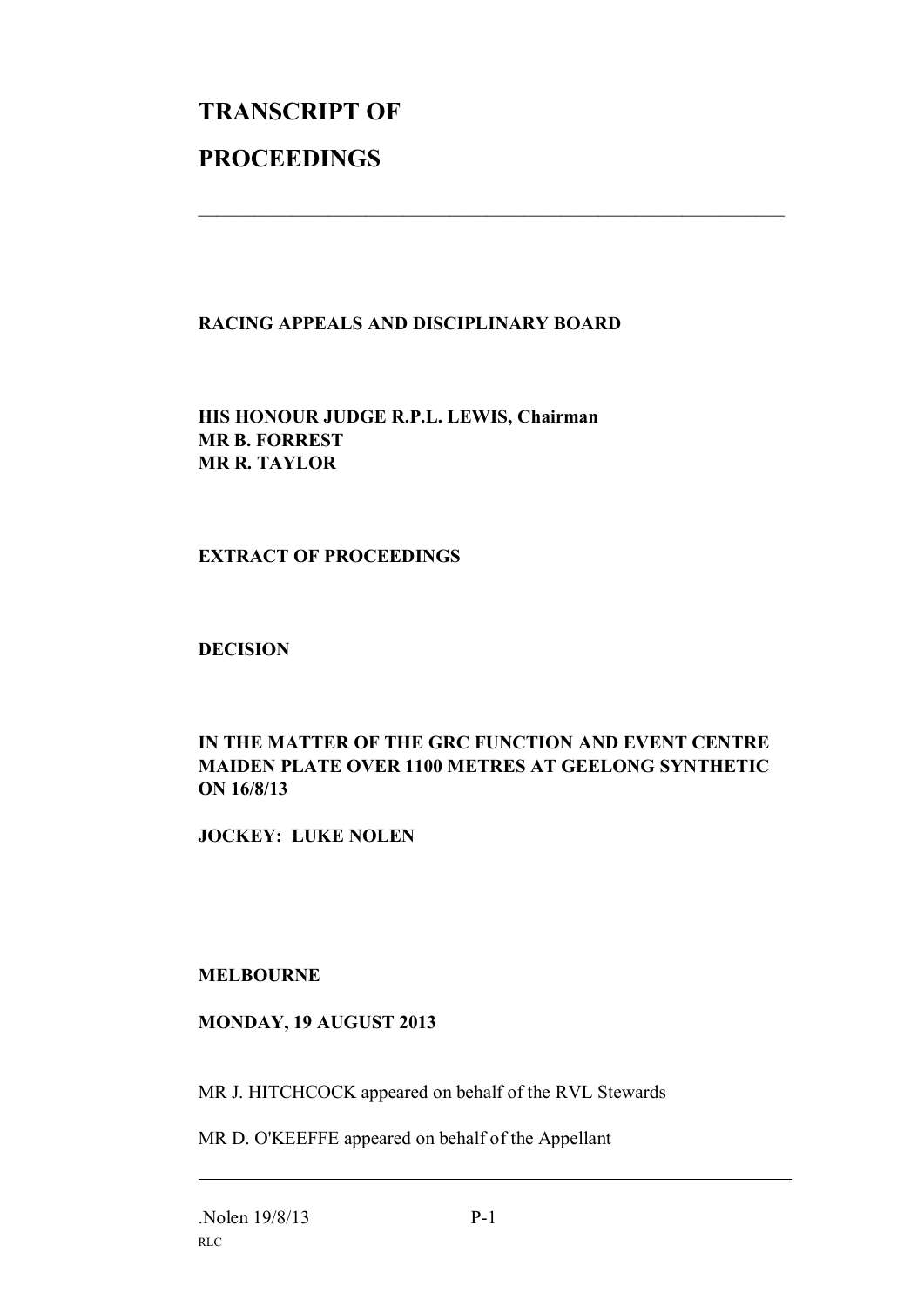CHAIRMAN: In this appeal, the evidence upon which the Stewards rely is limited, in that there is no Stewards' tower observation and the film of the incident is unfortunately of limited value because of the absence of a head-on shot.

The Stewards' case is that Luke Nolen permitted his mount to shift in, causing interference to Brad Rawiller's mount. In saying that, the Stewards conceded that the shift was marginal. Nevertheless, they decided that Nolen was careless, rejecting Rawiller's evidence that the behaviour of his, Rawiller's, mount compounded the problem; indeed, that it was his mount which was responsible.

The Board agrees that the Appellant Luke Nolen's mount did shift when he was not entitled to do so, but that degree of carelessness was at the lower end of the low range of carelessness. That said, the Board cannot be satisfied that the interference was entirely caused by Nolen's mount.

The Stewards rejected Rawiller's evidence entirely and that rejection was based on their interpretation of the available film. The Stewards did not reject Rawiller's evidence on the basis of his lack of credibility. Since the film was inconclusive and since there was no direct head-on shot of the two horses at the point where the incident occurred, the Board is not satisfied that there was a complete absence of contribution, albeit minor, which the Appellant is entitled to have taken into account on the question of penalty.